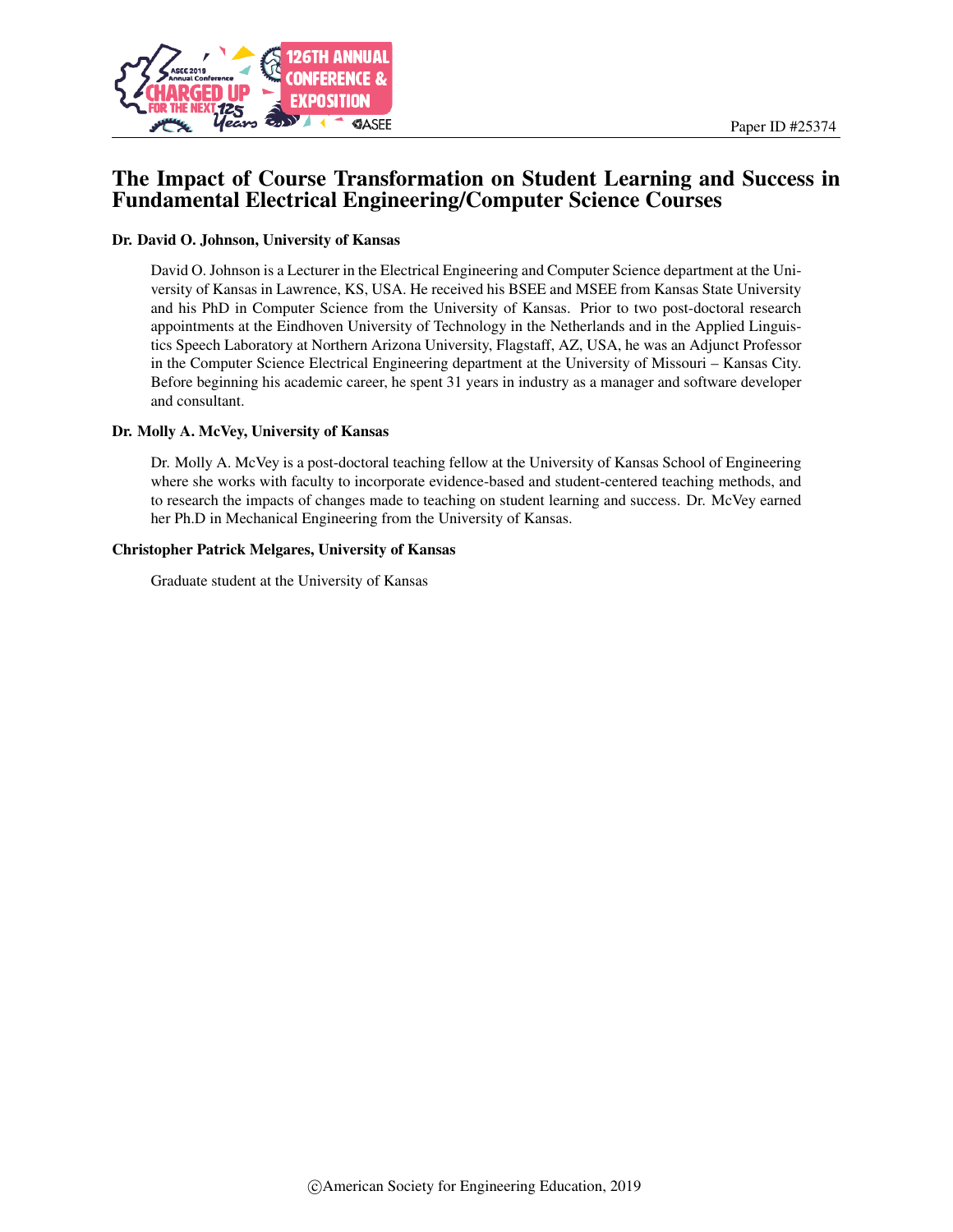# **The Impact of Course Transformation on Student Learning and Success in Fundamental Electrical Engineering/Computer Science Courses**

## **Introduction**

Studies repeatedly show improvements in learning, achievement, and success for students after implementation of active learning and student-centered teaching practices. Active learning improves retention of content, achievement level, and success in courses [1, 2]. Research on flipped classrooms in engineering education has shown positive effects including increased retention, better performance on learning outcomes, and a high level of student satisfaction, especially with time [3]. Importantly, studies have also shown a differential improvement in performance for under-represented groups and previously lower-performing students [4, 5]. This paper describes the process of transforming a traditional lecture course first to a hybrid active learning/traditional lecture format and then to a fully flipped format. This paper then describes the impact of the course transformations on student learning and student success in a freshman level Electrical Engineering/Computer Science course, Introduction to Digital Logic Design.

Introduction to Digital Design is a fairly standard course included in most Electrical Engineering and Computer Science curricula. It is an introductory course in digital logic. Over the past two years, the instructor has changed the course from a traditional lecture to a hybrid active learning/traditional lecture format to a fully flipped format based on the SCALE-UP model [6] where students read, watch lecture videos, or review PowerPoint slides prior to class time and spend almost 100% of class time working. A previous study [7] found evidence of improved learning in a fully-flipped version of the course compared to the "active learning" version of the course. This paper seeks to broaden the scope of this work by investigating multiple semester's worth of student performance data and by examining student success and particularly the success of women and under-represented minorities. The research questions are: 1) Does student performance on learning objectives improve in the fully flipped version of the course compared to the active learning version? 2) Is student success in the course improved in the active and/or flipped versions of the course compared to traditional lecture? 3) Is student success differentially impacted for under-represented groups? 4) What are student perceptions of the fully flipped course model?

## **Course Description**

At this institution, Introduction to Digital Logic Design is an introductory course in digital logic circuits covering number representation, digital codes, Boolean Algebra, combinatorial logic design, sequential logic design, and programmable logic devices. It is a four credit hour course with a required lab and optional discussion section. It is offered in the Fall and Spring semesters (16 weeks per semester). Every Electrical Engineer (EE), Computer Engineer (CoE), and Computer Science (CS) major is required to complete the course and it is generally taken in the student's freshman year. It is a gateway course to several other required courses in the department as illustrated in Figure 1. Between 110 and 180 students take the course each semester. The course includes honors students who are assigned additional homework and lab assignments.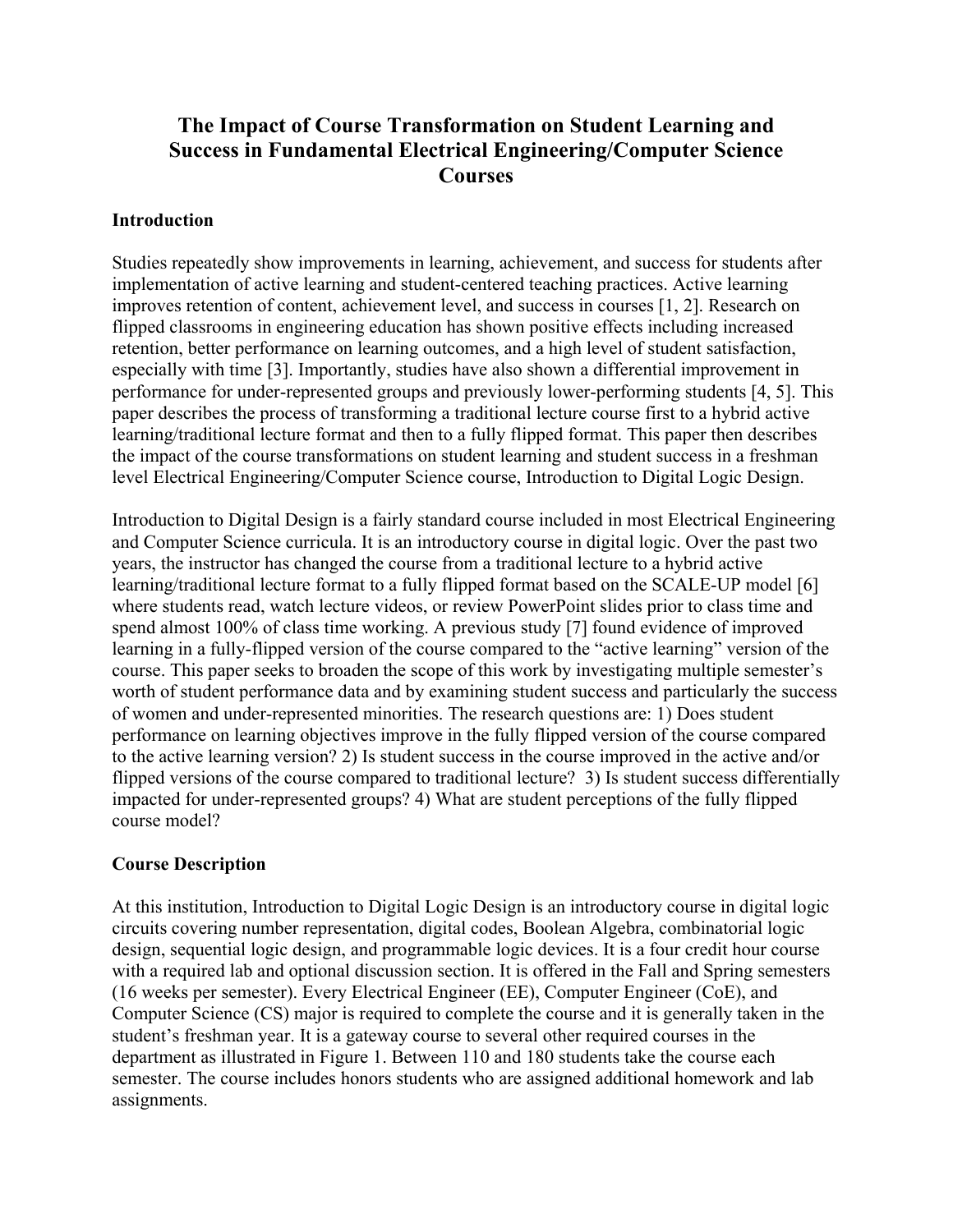

*Figure 1. Curriculum map for digital logic design.*

On completion of the course, the student is expected to be capable of: 1) representing a combinational logic function as a truth table, as a Boolean expression including various canonical forms, and as a logic circuit, and translating between these representations; 2) translating a simple logic problem expressed in prose to a combinational logic function; 3) simplifying a combinational logic function using K-maps and other techniques; 4) converting numbers between decimal and binary (and related) forms and designing simple digital circuits to perform numerical arithmetic functions; 5) designing combinational circuits using common building blocks; 6) designing flip-flop, register, and counter circuits; 7) implementing simple finite state machines from written specifications; and 8) writing VHDL code for simple digital circuits.

Introduction to Digital Logic Design has been taught at this institution for many years and is a typical introductory course in digital logic circuit design which is included in most engineering curricula. It has been taught in a variety of formats by a number of instructors. Generally, it has been taught by someone with a Ph.D. with graduate teaching assistants teaching the lab sections. In this paper, we focus on three semesters taught by a single instructor. The first semester was taught utilizing a blend of lecture and active learning activities. The second and third semesters were taught using the fully flipped format, with all information delivery occurring outside of class and active learning activities during the entirety of the class time. Each semester also had a lab component to the course, which was not impacted by the changes made to the "lecture" portion of the course. Each semester, the instructional team consisted of the main instructor, an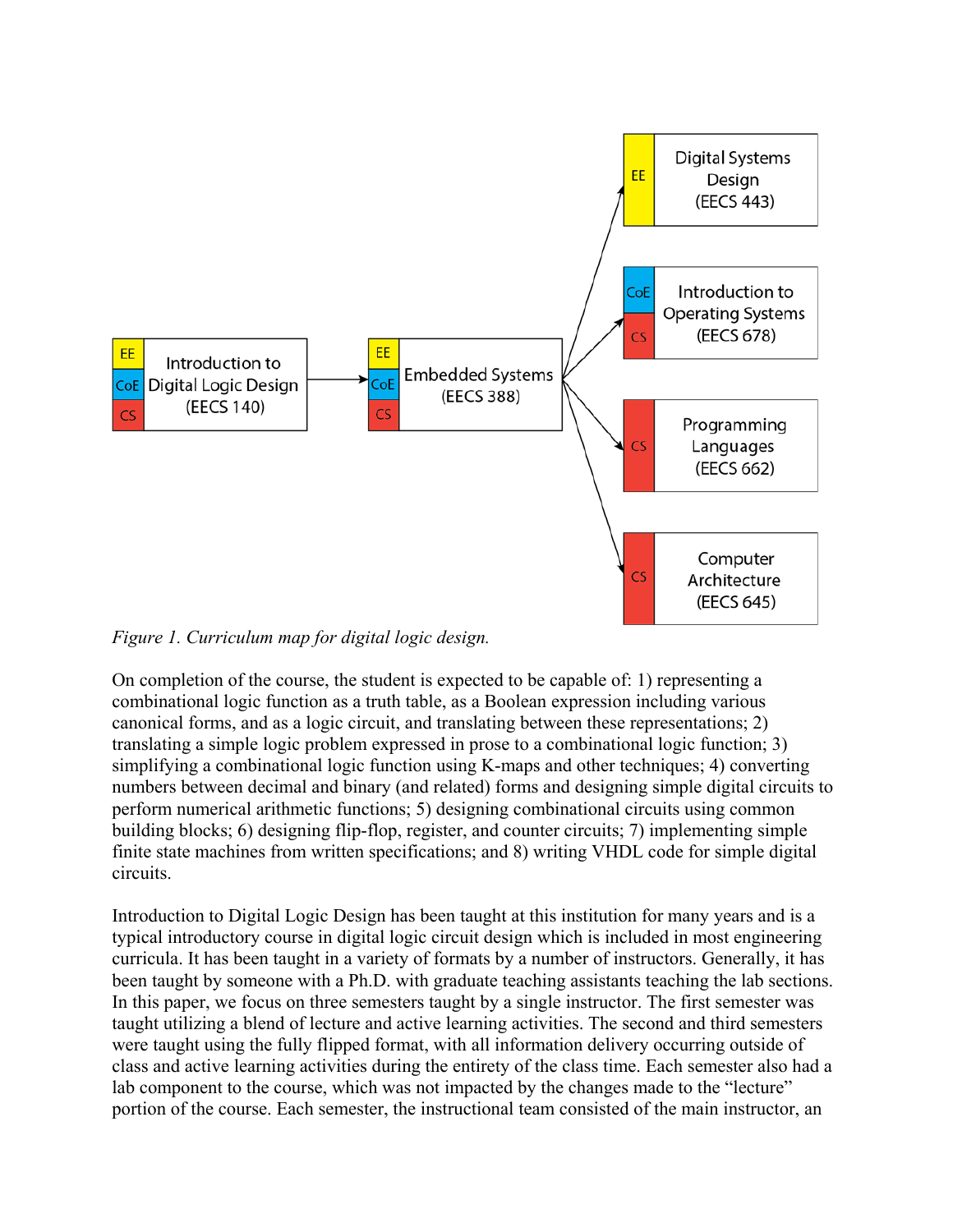undergraduate assistant, and 2-4 "undergraduate teaching fellows," who assisted with answering questions during in-class activities in addition to the graduate teaching assistants who taught the labs and graded the class work.

#### *Fall 2017: Mixed lecture and active-learning*

At the beginning of the semester, the students were given a schedule of the topics that would be covered each class period and the sections in the textbook corresponding to those topics. The students were not required to prepare for class as the lectures were designed to provide all the instruction the student would need to complete the homework and pass the exams. The PowerPoint slides for each lecture were posted on the University's Learning Management System (LMS) approximately a week before the lecture for students to study.

Each section of the course was held in a traditional, lecture-style classroom or auditorium. During the 75 minute class periods, the instructor lectured for approximately 30 minutes. Previously posted PowerPoint slides were presented and annotated with an electronic stylus. The lecturer stopped after each major point and asked for questions. After the lecture, the students were given an in-class problem to complete and hand-in at the end of class. The students were encouraged to work together to solve the problem, but each student had to turn in their own inclass problem solution. The in-class problems were graded and comprised 10% of the student's grade. The instructor and two undergraduate teaching assistants, who had been given the solutions, walked around the room helping students as they worked on the problem. A typical inclass problem was: *Design a circuit that multiplies an 8-bit unsigned number by 9, using only 1 full-adder.*

Each week the students were given 8-10 problems from the textbook to complete as homework. Honors students were given 2-3 additional problems, which might require further reading from the textbook. The homework assignments were posted at least a week before they were due and at the same time the lecture slides corresponding to the assignments were posted. An optional 2 hour help session was held during the discussion section the night before the homework assignments were due. The help session was led by an undergraduate teaching assistant. All of the homework assignments were graded and comprised 20% of the student's grade. The solutions for the homework assignments were posted on-line shortly after the assignments were turned in. A typical homework problem might be: *(a) Show that the circuit in Figure P3.2 is functionally equivalent to the circuit in Figure P3.1. (b) How many transistors are needed to build this CMOS circuit?*

Three open-book, open-note non-comprehensive exams were given. The students were allowed to use their phones, tablets, or laptops to access their notes, lecture slides, and homework solutions. The first two exams were given during the 75 minute class periods and the last one was given during the 150 minute final exam period. The last exam was approximately twice as long and covered twice as many topics as the first two. Honors students were given the same exam as the non-honors students. The exams were equally weighted (including the longer final exam) and represented 45% of the student's grade.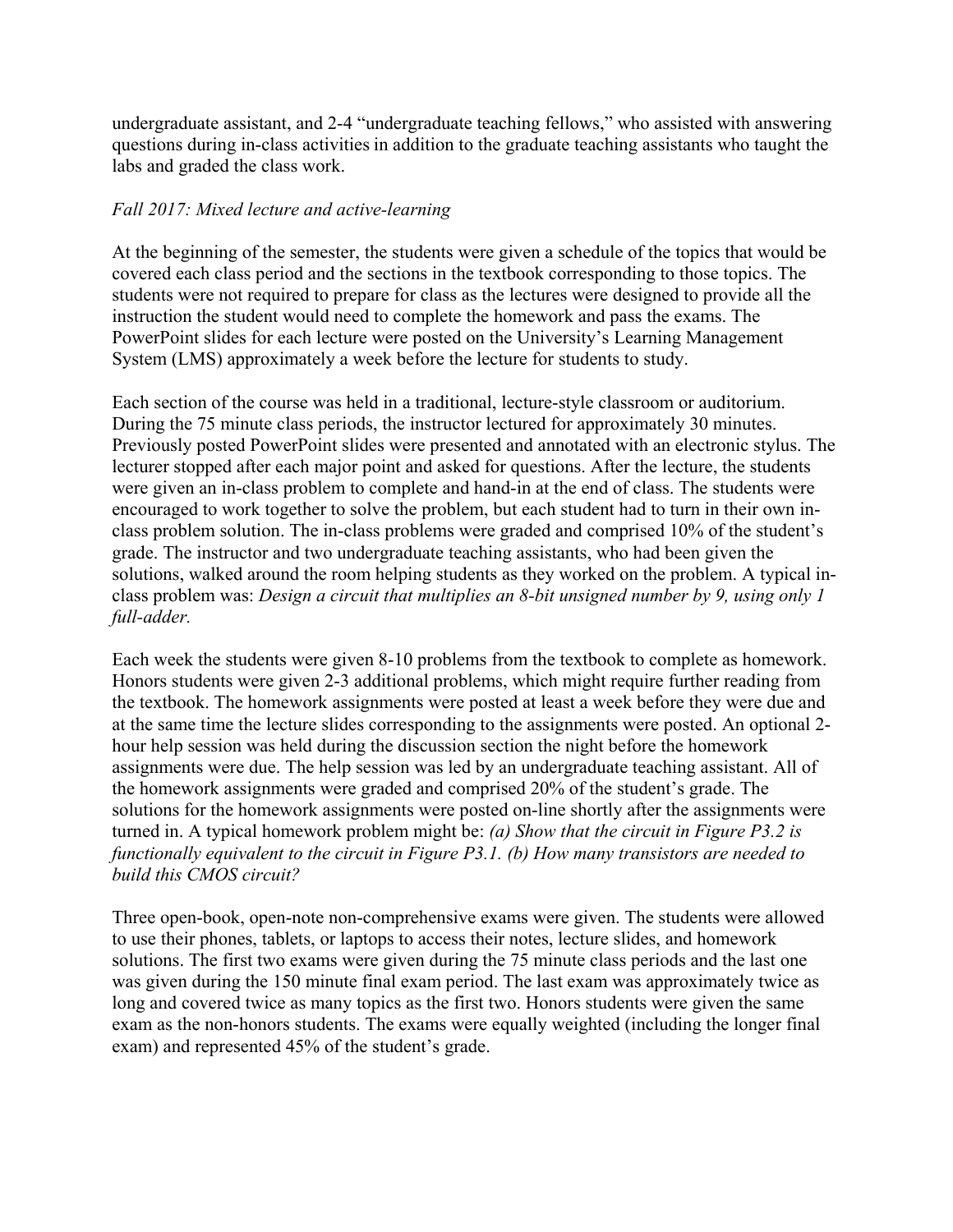During the class period prior to the exam, the students were given the number of questions and points per question along with the learning objective that the question covered and the section of the book where the learning objective was covered. For example: *Create a truth table for a logic function – Section 2.3 (6 points)*. An exam review was also conducted by the undergraduate teaching assistant during the help session the night before the exam. A typical exam question might be: *Create a truth table for the logic function:*  $f = x(x \cdot y)(y + z)$ .

# *Spring and Fall 2018: Fully Flipped Classroom*

The second and third semesters were taught using a flipped classroom model. The Spring 2018 semester was conducted in a classroom specifically designed for active learning. Students sat in 5 person U-shaped tables, and the instructor and assistants were easily able to move around and assist students as they worked (Figure 2, left). The Fall 2018 semester was conducted in a large lecture-style auditorium, which was somewhat designed for active learning (Figure 2, right). The students sat at long tables on elevated platforms, which facilitated them working together on problems, but made it somewhat difficult for the instructor and assistants to easily move around and help the students as they worked.



*Figure 2. Photo of flipped classroom implementation. Spring 2018 (left). Fall 2018 (right).*

At the beginning of the semester, the students were given a schedule of the modules to be covered each class period. Students were responsible for reviewing the material and taking an online quiz for each module prior to class. They could review the material by listening to the instructor in pre-recorded lectures, reading the book, going over the slides, looking it up on the internet, or all of these. During the class period, they worked on in-class problems.

In the Spring 2018 semester, the two sections of the class were held on different schedules. One section was three 50-minute class periods on Monday, Wednesday, and Friday (MWF); the second section was two 75-minute class periods on Tuesday and Thursday (TuTh). Because of the differences in the length of the lectures, the MWF students did two in-class problems each class period, while the TuTh students did three in-class problems. So, six learning objectives were covered each week in both sections. The pre-record videos, slides, and on-line quizzes were broken down by learning objective, so the MWF students had to prepare for two of them before each class and the TuTh students had to prepare for three before each class. In the Fall 2018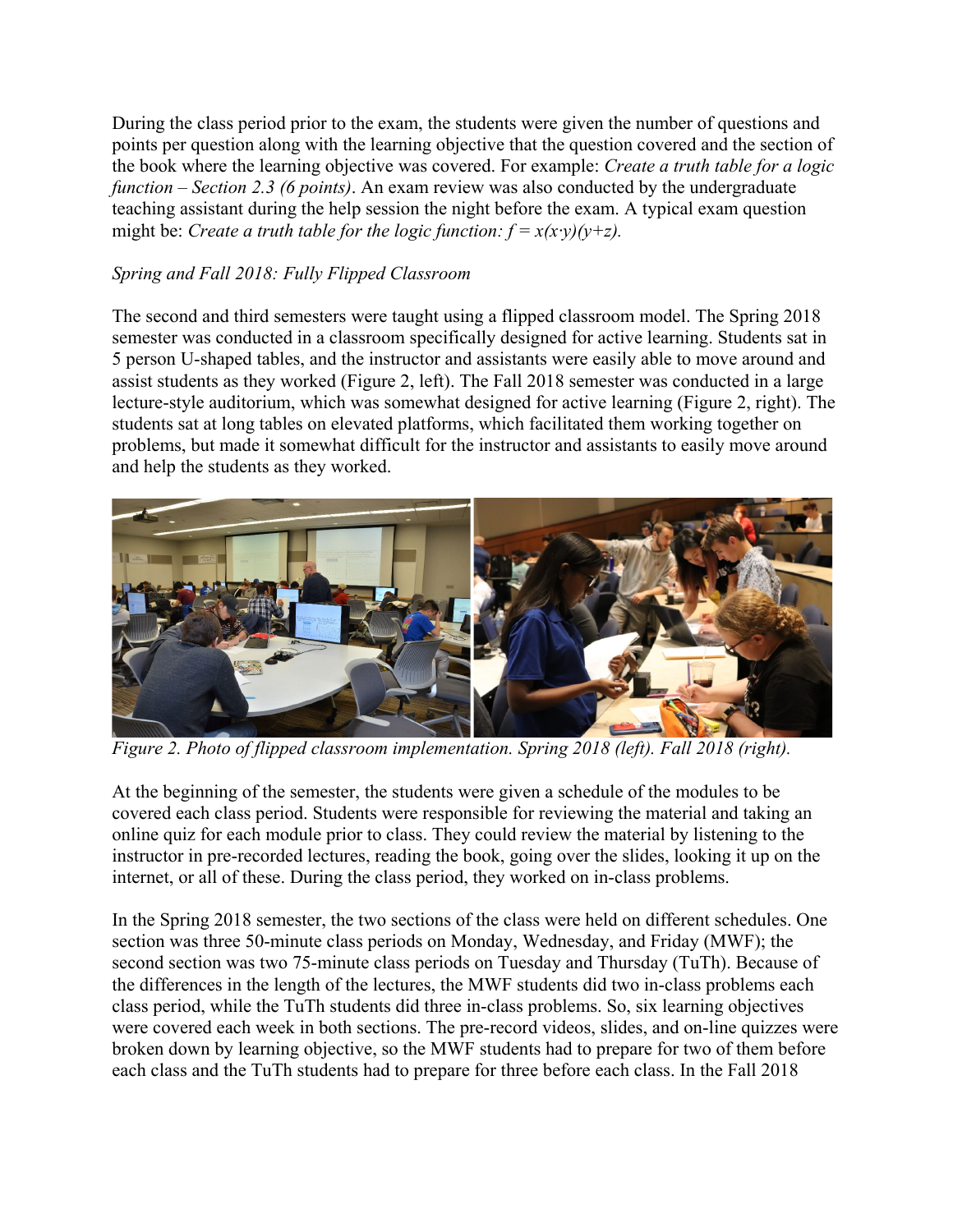semester, both sections were held on TuTh and followed the same format as the Spring 2018 TuTh section.

The learning objectives for the pre-flipped first semester (Fall 2017) were covered in 28 lectures which were each approximately 30 minutes in length. The goal of the flipped-class was to divide these lectures into 84 modules each representing approximately 10 minutes of the first semester lectures. The 84 learning objectives for the flipped class are shown in Table 1.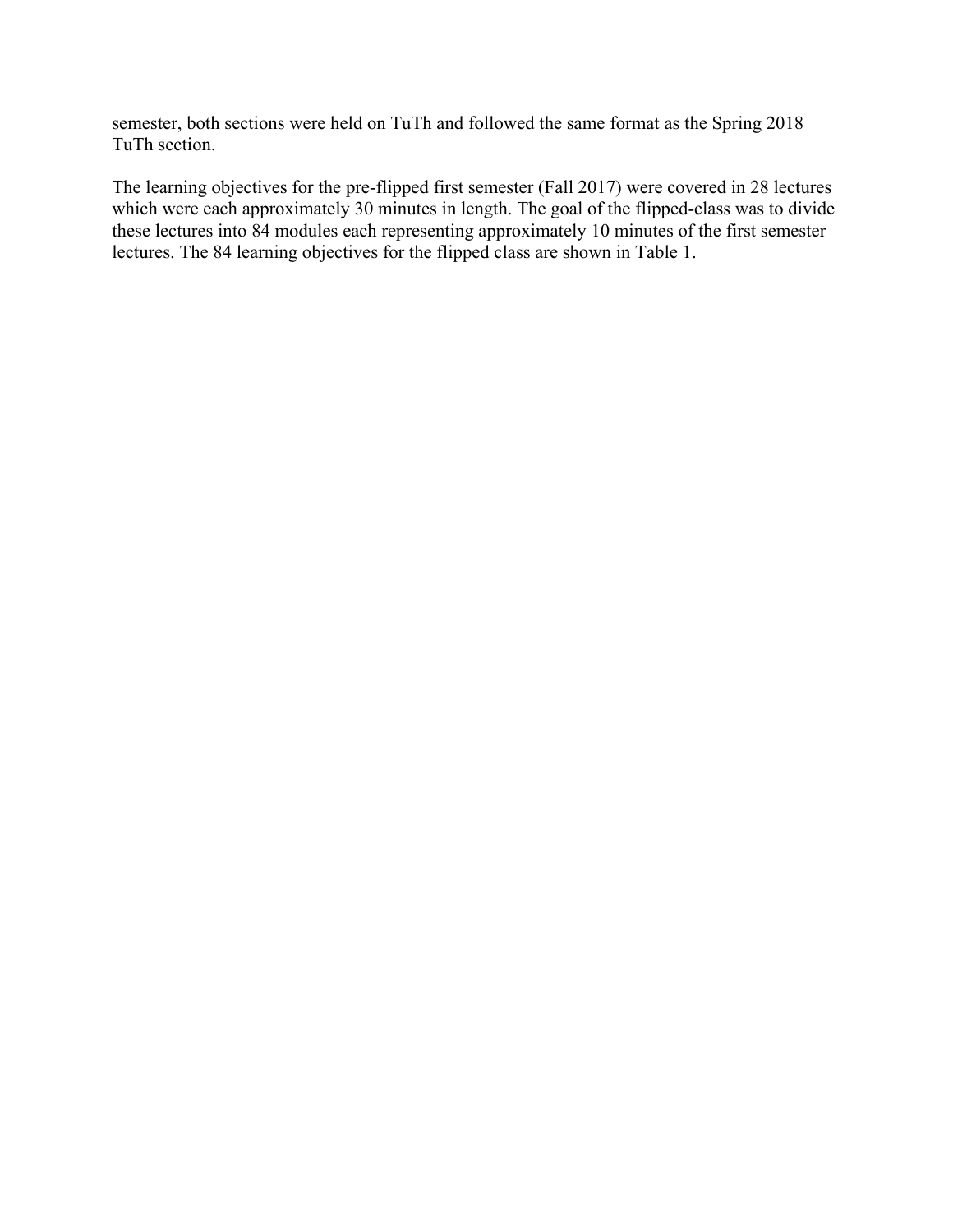| No.            | <b>Description</b>                                                                                                                       | No. | Description                                                                                                        |
|----------------|------------------------------------------------------------------------------------------------------------------------------------------|-----|--------------------------------------------------------------------------------------------------------------------|
| 1              | Give the truth table for the AND and OR functions.                                                                                       | 43  | Design a carry-lookahead adder.                                                                                    |
| $\overline{c}$ | Give the truth table for the NOT of a logic function.                                                                                    | 44  | Design a hierarchial carry-lookahead adder.                                                                        |
| 3              | Create a truth table for a logic function.                                                                                               | 45  | Design an array multiplier for unsigned binary numbers.                                                            |
| $\overline{4}$ | Draw the logic network of gates that implements a logic function.                                                                        | 46  | Multiply signed binary numbers with 2's complement arithmetic.                                                     |
| 5              | Use Boolean Algebra to reduce a logic function.                                                                                          | 47  | Convert a fixed-point binary number to decimal.                                                                    |
| 6              | Prove a Boolean identity with a Venn Diagram.                                                                                            | 48  | Give the decimal exponent range and precision of a single- or double-<br>precision IEEE floating point number.     |
| 7              | Give the canonical sum-of-products (SOP) for a logic function.                                                                           | 49  | Design an n-to-1 multiplexer.                                                                                      |
| 8              | Give the canonical product-of-sums (POS) for a logic function.                                                                           | 50  | Design a switch with a multiplexer.                                                                                |
|                | Determine whether to use a canonical sum-of-products (SOP) or                                                                            |     |                                                                                                                    |
| 9              | product-of-sums (POS) to implement a logic function.                                                                                     | 51  | Synthesize a logic function with a multiplexer.                                                                    |
| 10             | Give the truth table for the NAND and NOR functions.                                                                                     | 52  | Factor a single variable out of a Boolean expression with Shannon's<br>Expansion Theorem.                          |
| 11             | Draw the logic network of only NAND gates that implements a logic<br>function.                                                           | 53  | Apply Shannon's Expansion Theorem to a single variable of a logic<br>function to implement it with a multiplexer.  |
| 12             | Draw the logic network of only NOR gates that implements a logic<br>function.                                                            | 54  | Apply Shannon's Expansion Theorem to multiple variables of a logic<br>function to implement it with a multiplexer. |
| 13             | Give the truth table for the XOR function.                                                                                               | 55  | Design a binary decoder.                                                                                           |
| 14             | Give the differences between a positive logic and a negative logic<br>implementation using voltage levels.                               | 56  | Design a binary encoder.                                                                                           |
| 15             | Know which voltage (high or low) applied to a NMOS transistor opens<br>or closes the transistor switch.                                  | 57  | Design a priority encoder.                                                                                         |
| 16             | Know which voltage (high or low) applied to a PMOS transistor opens<br>or closes the transistor switch.                                  | 58  | Design a comparator for two unsigned numbers.                                                                      |
| 17             | Draw the NMOS realization of a logic network.                                                                                            | 59  | Design a comparator for two signed numbers.                                                                        |
| 18             | Draw the CMOS realization of a logic network.                                                                                            | 60  | Design a basic SR latch with NOR and NAND gates.                                                                   |
| 19             | Use a Karnaugh map to find the minimum-cost sum-of-products (SOP)<br>for a 2-variable logic function.                                    | 61  | Design a gated SR latch with NAND gates.                                                                           |
| 20             | Use a Karnaugh map to find the minimum-cost sum-of-products (SOP)<br>for a 3-variable logic function.                                    | 62  | Design a gated D latch.                                                                                            |
| 21             | Use a Karnaugh map to find the minimum-cost sum-of-products (SOP)<br>for a 4 and 5 variable logic function.                              | 63  | Design a master-slave D flip-flop with two gated D latches.                                                        |
| 22             | Identify the literals, implicants, prime implicants, cover, and cost of a<br>logic function.                                             | 64  | Design a positive edge triggered D flip-flop from NAND gates.                                                      |
| 23             | Know how to use essential and non-essential prime implicants to find a<br>minimum cost cover for a sum-of-products (SOP) implementation. | 65  | Design a negative edge triggered D flip-flop from NOR gates.                                                       |
| 24             | Know how to use essential and non-essential prime implicants to find a<br>minimum cost cover for a product-of-sums (POS) implementation. | 66  | Describe how an asynchronous and synchronous D flip-flop clear and<br>preset work.                                 |
| 25             | Give the canonical SOP for a K-map with don't cares.                                                                                     | 67  | Explain the differences between types of flip-flops and latches.                                                   |
| 26             | Given two logical functions, draw a logical circuit with multiple output<br>circuit sharing.                                             | 68  | Design a shift register with D flip-flops.                                                                         |
| 27             | Explain what fan-in means, why high fan-in is a problem, and the<br>engineering trade-offs of avoiding high fan-in.                      | 69  | Design a parallel-access shift register with D flip-flops.                                                         |
| 28             | Simplify a logical function with factoring.                                                                                              | 70  | Design an asynchronous up-counter or down-counter.                                                                 |
| 29             | Simplify a logical function with disjoint functional decomposition.                                                                      | 71  | Design a synchronous up-counter or down-counter.                                                                   |
| 30             | Simplify a logical function with non-disjoint functional decomposition.                                                                  | 72  | Design a modulo-n counter with a synchronous reset.                                                                |
| 31             | Convert a multilevel circuit to NAND or NOR gates.                                                                                       | 73  | Create a state diagram for a Moore-type finite state machine (FSM).                                                |
| 32             | Trace a multi-level circuit to determine its logical function.                                                                           | 74  | Derive the state assigned table for a Moore-type finite state machine<br>(FSM).                                    |
| 33             | Convert a binary number to decimal.                                                                                                      | 75  | Implement the digital logic circuit for a Moore-type finite state machine<br>(FSM).                                |
| 34             | Convert a binary number to octal and hexadecimal.                                                                                        | 76  | Demonstrate how different state assignments can have an effect on the<br>cost of a finite state machine (FSM).     |
| 35             | Design a full adder (FA).                                                                                                                | 77  | Simplify the logical expressions of a finite state machine (FSM) with<br>one-hot encoding.                         |
| 36             | Design an n-bit ripple-carry adder.                                                                                                      | 78  | Design a Mealy-type finite state machine (FSM).                                                                    |
| 37             | Represent a signed binary number in 2's complement form.                                                                                 | 79  | Design a Mealy-type finite state machine (FSM) serial adder.                                                       |
| 38             | Add signed binary numbers with 2's complement arithmetic.                                                                                | 80  | Design a Moore-type finite state machine (FSM) serial adder.                                                       |
| 39             | Subtract signed binary numbers with 2's complement arithmetic.                                                                           | 81  | Design a finite state machine (FSM) counter with D flip-flops.                                                     |
| 40             | Design an adder/subtractor unit.                                                                                                         | 82  | Design a finite state machine (FSM) counter with JK flip-flops.                                                    |
| 41             | Design an adder/subtractor unit that detects arithmetic overflow.                                                                        | 83  | Design a finite state machine (FSM) that counts non-sequential pulses<br>on a line.                                |
| 42             | Calculate the critical-path delay for a multi-level circuit.                                                                             | 84  | Analyze the behavior of an existing finite state machine (FSM).                                                    |

*Table 1. Flipped class learning objectives*.

The pre-recorded lectures were prepared by recording the PowerPoint slides for each module with a voice over and electronic annotation by the instructor and available online. A pre-class quiz for each module, designed to test the student's comprehension of the module's learning objective, were available on-line and auto-graded. The quizzes were primarily fill-in the blank and usually required the student to design digital logic circuits off-line and then enter the answers on-line. Figure 3 is an example of one of the quizzes. The quizzes represented 25% of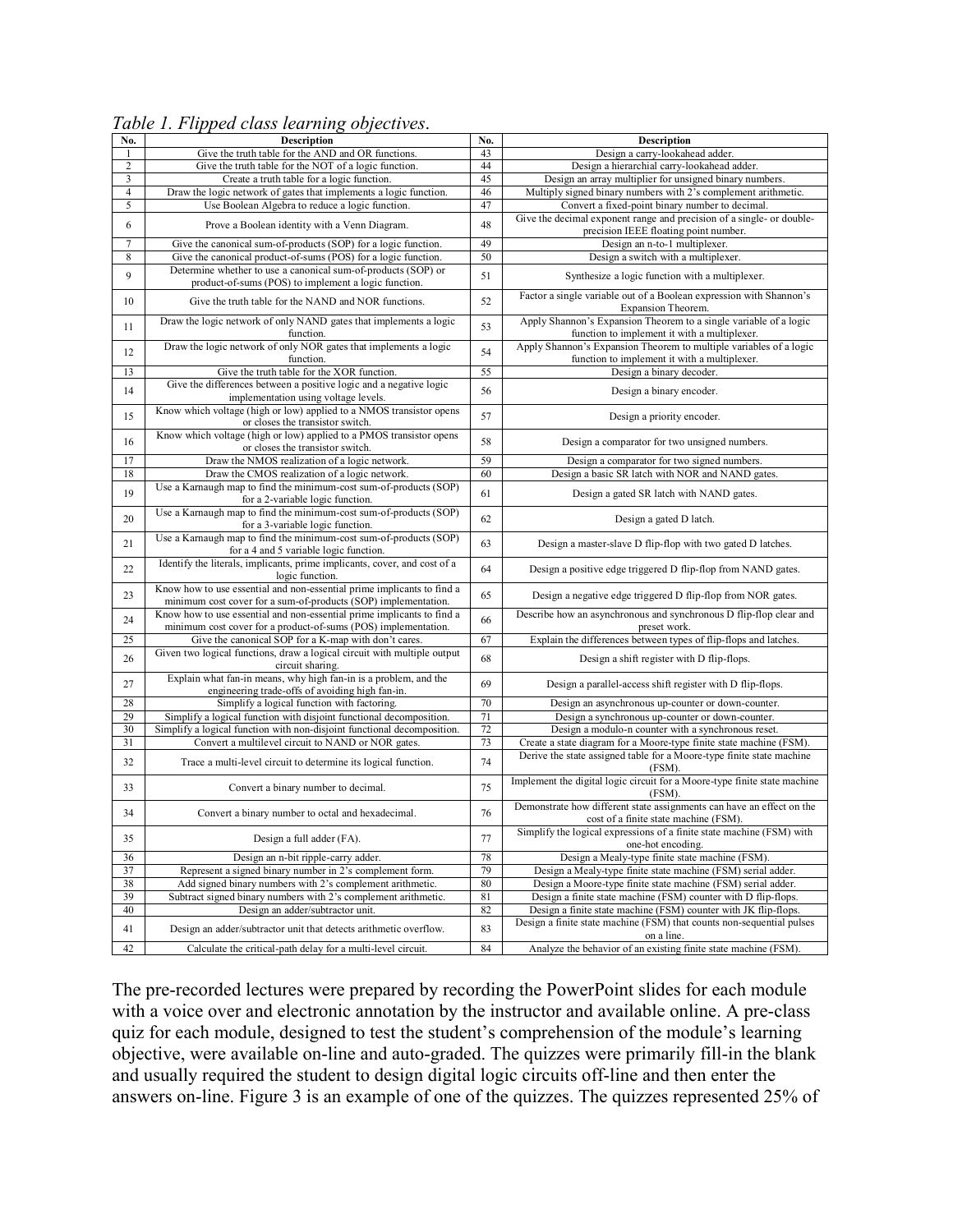the student's grade and had to be completed prior to the beginning of class. The instructional team felt that most students did the pre-class work and came to class prepared, likely due to the high weight of the quizzes on their course grade as well as the fact that preparing allowed them to complete the in-class work, which was also graded.

| Question | Referring to the basic SR latch constructed with NOR gates as<br>depicted in Figure 7.5(a) and Slide 4 of Module 60, fill-in the<br>following table: |  |
|----------|------------------------------------------------------------------------------------------------------------------------------------------------------|--|
|          | Time<br>S<br>R<br>Qa                                                                                                                                 |  |
|          | [Qb1]<br>  [Qa1]<br>t1                                                                                                                               |  |
|          | [Qb2]<br>[Qa2]<br>t2                                                                                                                                 |  |
|          | [Qa3]    [Qb3]<br>t3                                                                                                                                 |  |
|          | [Qb4]<br>t4<br>[Qa4]                                                                                                                                 |  |
|          | t5<br>[Qb5]<br>Qa5                                                                                                                                   |  |

*Figure 3. Pre-class quiz example.*

Each module had an in-class problem. The in-class problems were designed to take the average student 25 minutes to complete. The students did not see the problems until class started and were required to turn them in at the end of class for a grade, which comprised 25% of their grade. An example of an in-class problem is: *Design an n-bit inverter. The circuit will have n number of inputs, xn through x1, and n output bits, fn through f1. The circuit will have an additional input, s. fk* =  $x_k$ (not inverted) when  $s=0$  and  $f_k = \frac{1}{x_k}$  (inverted) when  $s=1$ , where  $1 \leq k \leq 1$ *n. Use only XOR gates in your implementation.*

The students were encouraged to work together to solve the problems, but each student had to turn in their own in-class problem. Students tended to work in groups of 2-4, although some students preferred to work alone. The instructor and undergraduate teaching assistants walked around the room answering questions. These activities took the place of homework, which was not assigned in the class. In-class problems were collected and graded. Occasionally, the instructor might spend 1-2 minutes giving announcements, but usually the students began working on the problems and asking questions as soon as they were displayed on the projector screens, often 5-10 minutes before class officially started.

Four open-book, open-note non-comprehensive exams were given. The students were allowed to use their phones, tablets, or laptops to access their notes on the in-class problems and pre-class quizzes, lecture slides, and lecture videos. The first three exams were given during the 120 minute discussion periods and covered Modules 1-20, 21-38, and 39-56, respectively. The last exam was given during the class's 150-minute final exam period and covered Modules 57-84. The exams were equally weighted and together represented 25% of the student's grade. An exam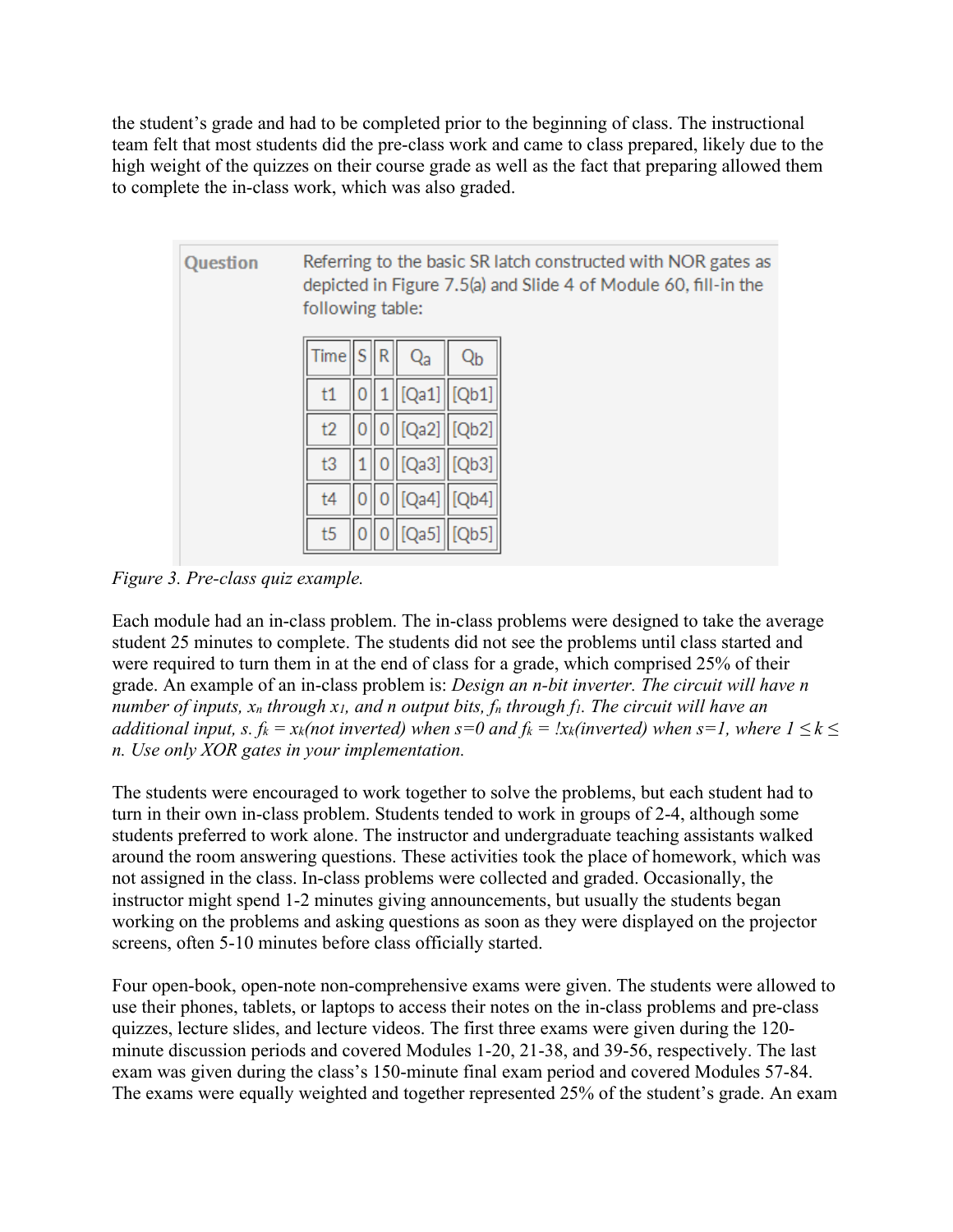review was also conducted by an undergraduate teaching assistant a week before each exam was given. In order to track student learning, similar (but not the same) questions to those in the first semester, pre-flipped class, were asked.

# **Methods**

## *Classroom Activity*

In order to compare classroom activities between semesters, we utilized the Classroom Observation Protocol for Undergraduate STEM (COPUS) [5]. To perform the COPUS, a trained observer visited each course three times in a two-week period. For each COPUS observation, the observers indicated in each two-minute interval of class time whether or not 13 student and 12 instructor behaviors (listed in Table 2) occurred. Data from the three observations of each course were averaged, and then the thirteen behaviors were collapsed into four categories. For students, those categories were *receiving*, *working* (included individual thinking/working, clicker question in groups, working in groups, and other group), *talking to class* (answering questions, asking questions, whole class discussion, and student presentation), and *other* (waiting, other). For instructors, those categories were *presenting* (lecturing, real-time writing, and demo/video), *guiding* (follow-up, posing question, clicker question, answering question, moving around to groups, and one-on-one), and *other* (waiting, other). The undergraduate teaching assistants were treated as instructors in the study.

| <b>COPUS Student Behaviors</b>            | <b>COPUS Instructor Behaviors</b> |
|-------------------------------------------|-----------------------------------|
| Listening $[L]$                           | Lecturing [Lec]                   |
| Answering Questions [AnQ]                 | Real-time writing [RtW]           |
| Asking Questions [SQ]                     | Demo/Video [D/V]                  |
| Whole class discussion [WC]               | Follow-up [Fup]                   |
| <b>Student Presentation [SP]</b>          | Posing question [PQ]              |
| Individual thinking/working [Ind]         | Clicker question [CQ]             |
| Clicker question in groups [CG]           | Answering Question [AnQ]          |
| Working in groups [WG]                    | Moving around to groups [MG]      |
| Other group [OG]                          | One-on-One [101]                  |
| Predicting the outcome of something [Prd] | Administrative [Adm]              |
| Test/Quiz [TQ]                            | Waiting [W]                       |
| Waiting [W]                               | Other $[O]$                       |
| Other [O]                                 |                                   |

*Table 2. Student and instructor behaviors tracked on COPUS observation*

*Student Performance:* To quantify student performance, student achievement on common learning objectives across the courses and "Drop, Fail, or Withdraw" (DFW) rates were analyzed. Performance on exam questions mapped to the same learning objective were compared between the hybrid active learning semester (Fall 2017) and two semesters of the fully-flipped course (Spring 2018 and Fall 2018). The Independent Samples *t*-test was used to test for significant differences in performance across semesters with  $p < .05$  used for significance. IBM SPSS Statistics software was used to conduct all statistical analysis.

DFW rates were compared between an average of 8 semesters (Fall 2013-Spring 2017) when the course was taught using traditional lecture, the hybrid active learning semester, and one of the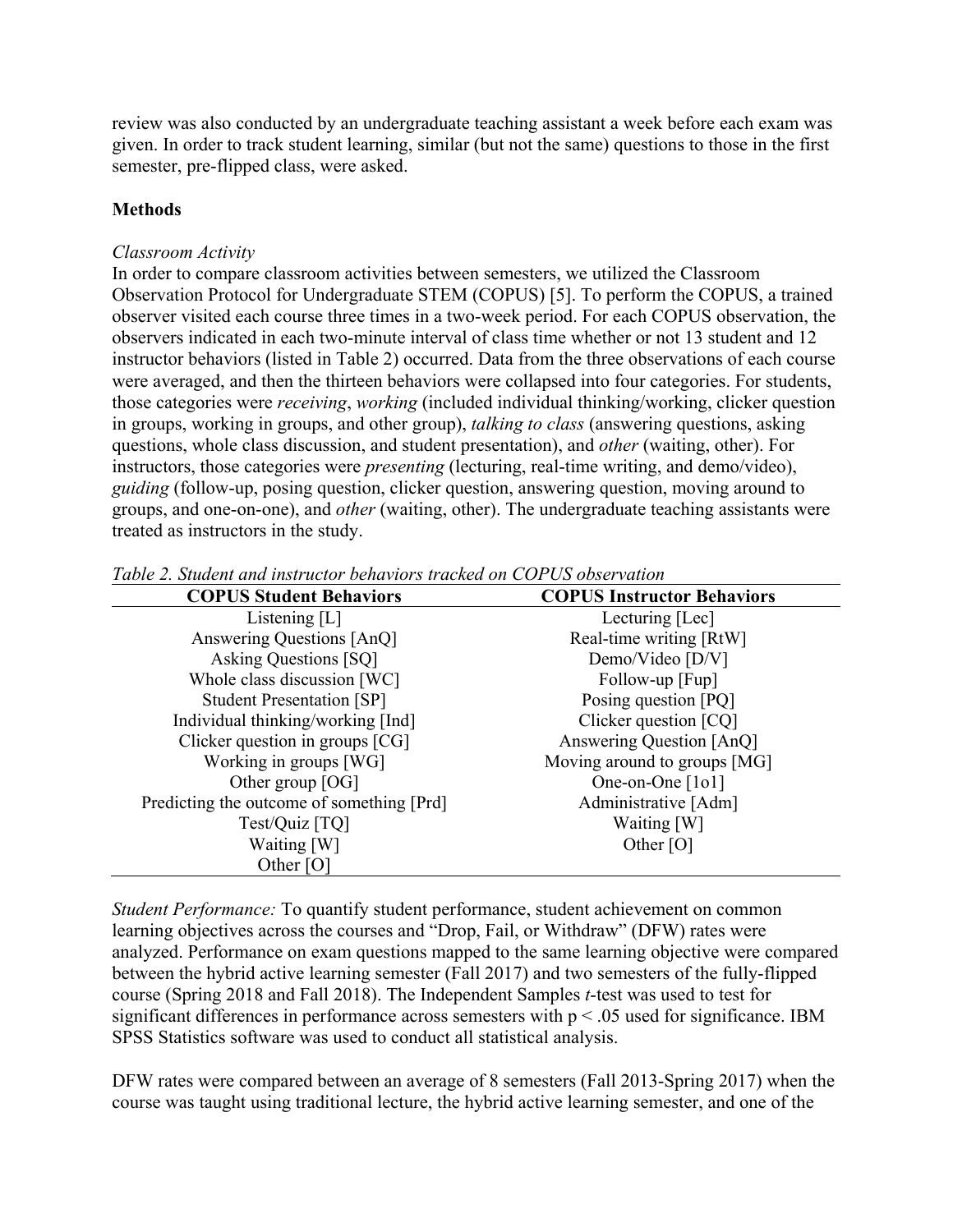fully flipped semesters. Additionally, DFW rates for females, males, under-represented minorities (American Indian, Black, Hawaiian/Pacific Islander, Hispanic, and those of 2 or more races), and international students were compared. It is important to note that there were also changes in instructors across the compared semesters (there were several different instructors over the 8 semesters of traditional lecture, and the change to active learning coincided with a change in instructor, who was the same for the fully flipped semester). Although the Fall 2018 data for the fully flipped class was included in the other analyses, it was not included in the DFW analysis because the DFW rate for the semester was not available at the time of writing this paper.

*Student Perception:* Surveys were given in order to understand student opinions about the operation of the flipped classroom model. The survey was administered online using Qualtrics. The survey was not anonymous, because students were given extra credit for completing it. However students were informed that the results of the survey would only be seen by the postdoctoral teaching fellow assisting with this project, and the instructor of the course would only see the aggregated results. Surveys asked students Likert-scale questions about the effectiveness/usefulness of each course component, and how they prepared for class.

#### **Results and Discussion**

*Classroom Activity*: The COPUS observations confirmed the fully-flipped nature of the Spring 2018 and Fall 2018 semesters. Almost the entire class time was spent "working" for students and "guiding" for instructors (Figure 4).



*Figure 4. COPUS results for Active compared to Flipped Semesters*.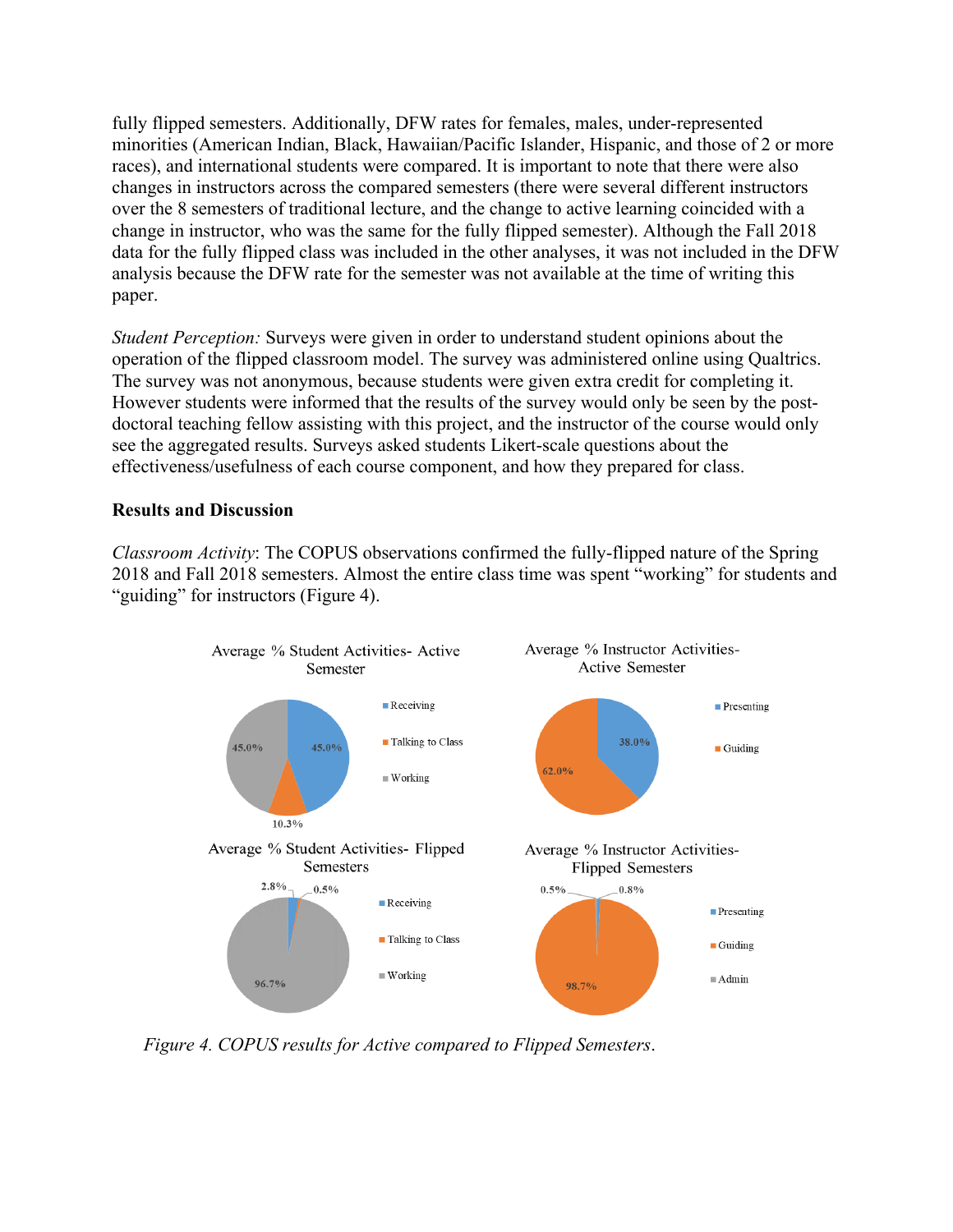#### *Student Performance: Learning Objective Achievement*

Of the 58 learning objectives compared, students in the fully flipped version of the course scored significantly better on 22 learning objectives (37.9%). There was no significant change in performance on 30/58 learning objectives (51.7%), and a significant decline in performance in 6/58 objectives (10.3%). Following are details on each exam.

Exam 1: Results of performance on Exam 1 by learning objective are shown in Figure 5. On the first exam there was a significant improvement in the flipped semesters in 9/14 (64.3%) of learning objectives. There was no significant change in 5/14 (35.7%) of objectives. The largest improvements were in learning objectives 17 (Draw the NMOS realization of a logic network) and 18 (Draw the CMOS realization of a logic network). These modules along with 14, 15, and 16 (where there was also improvement) are the only ones that cover the actual electronics of digital logic design. This is the part of the course that is most difficult for Computer Science majors, who make up the majority of the class. During the Fall semester of the fully flipped course, the instructional team noticed that the Computer Science students were really struggling with the in-class problems for these learning objectives and concentrated on helping them more in both the Fall and Spring semesters of the flipped course. This probably was a major factor in the significant improvements.



*Figure 5. Learning objective performance on Exam 1 in active learning (orange) compared to fully-flipped (blue bars) semesters. \*Indicates statistical significance by t-test*.

Exam 2: Results of performance on Exam 2 by learning objective are shown in Figure 6. There was a significant improvement in the flipped semesters in 3/13 (23.1%) of the objectives. There was no change in 8/13 (61.5%) of objectives, and a significant decline in 2/13 (15.4%) of the objectives. The improvement in Modules 21, 22, and 23 was a continuation of the improvement from Exam 1 in Modules 19 and 20. These 5 modules cover the use of Karnaugh maps to simplify logic expressions, which is one of the major building blocks of digital logic design. Students who do not grasp this concept early in the course will have trouble later on. Like the improvements in learning objectives 14-18, improvements in learning objectives 19-23 were most likely due to extra effort put in by the instructional team during the Spring semester of the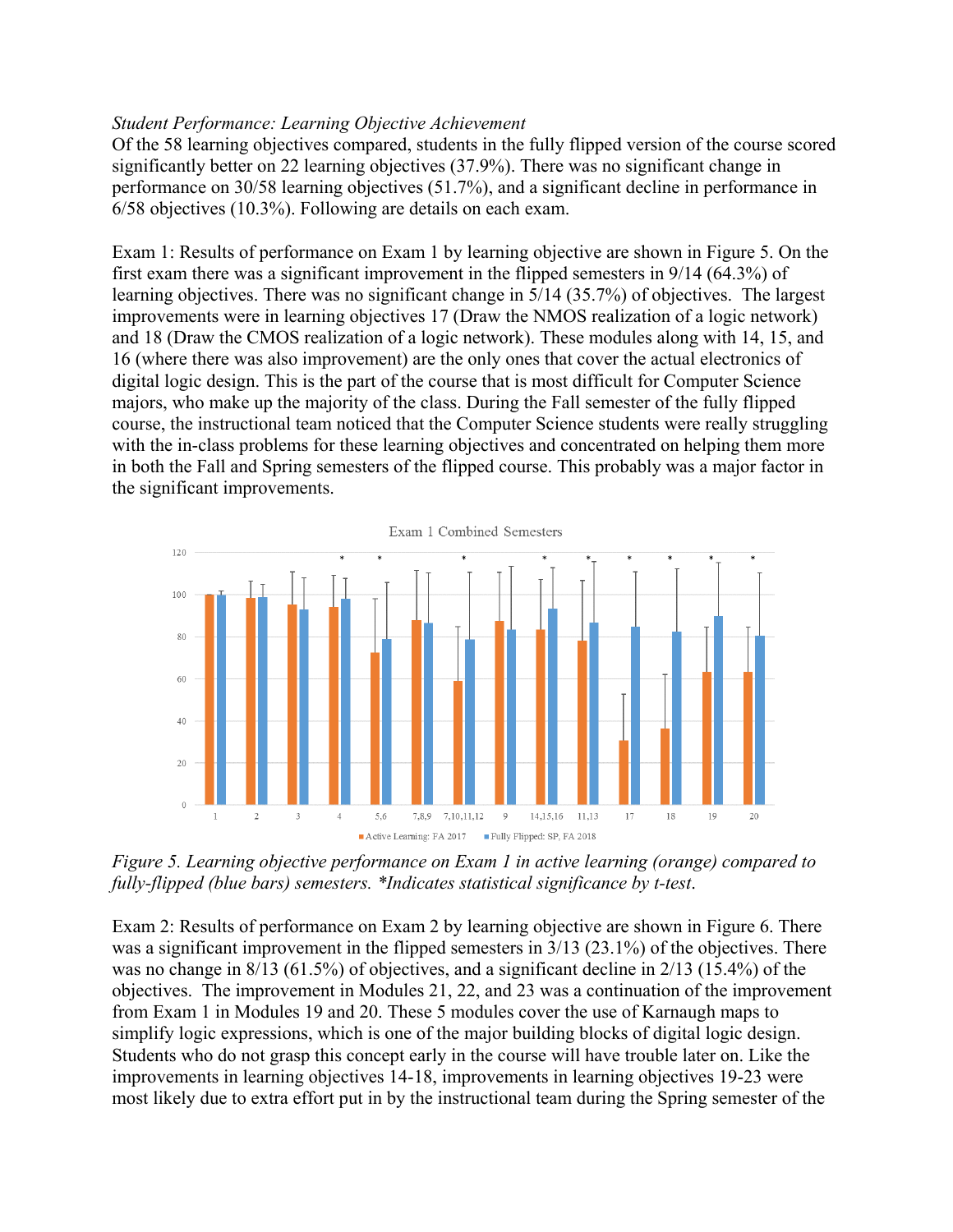flipped class because they noticed the students struggling with it during in-class problem solving in the Fall semester of the flipped class.

Performance on objectives 29, 30, 33, and 37 declined significantly. Learning objectives 29 and 30 cover the rather arcane and difficult concept of functional decomposition. Understanding functional decomposition is more important than understanding the rather esoteric difference between disjoint and non-disjoint functional decomposition. These two modules should be revised to focus more on how to perform functional decomposition than the difference between disjoint and non-disjoint functional decomposition. The decline in learning objectives 33 and 37 is interesting. The exam question for these objectives asks the students to convert a decimal number to a 2's complement representation of the number. 2's complement is how computers add and subtract numbers. It is a very basic concept in digital logic design. The interesting part is that the exam questions for objectives 38 and 39 ask the students to perform 2's complement addition and subtraction. There was no difference in their performance on addition and a significant improvement in performance on subtraction (see Exam 3 module 39). So, it appears the students understand how to perform 2's complement arithmetic, but not how to convert a signed decimal number to its 2's complement form (Modules 33 and 37). A thorough review of the material on Modules 33 and 37 revealed that it presented two alternate forms of representing decimal numbers in binary, signed and 1's complement and then showed why these were not as good as 2's complement in digital logic design. In retrospect, this was likely confusing to the students. A better alternative would be to explain how to represent a number in 2's complement to avoid confusing the students with the signed and 1's complement formats. Once again the student's confusion was discovered as the instructional team helped the students work on in-class problems dealing with the conversion of signed decimal numbers to 2's complement form.



*Figure 6. Learning objective performance on Exam 2 in active learning (orange) compared to fully-flipped (blue bars) semesters. \*Indicates statistical significance by t-test*.

Exam 3: Results of performance on Exam 3 by learning objective are shown in Figure 7. On the third exam, there was a significant improvement in 8/13 (61.5%) of the objectives and no change in 5/13 (38.5%) of objectives.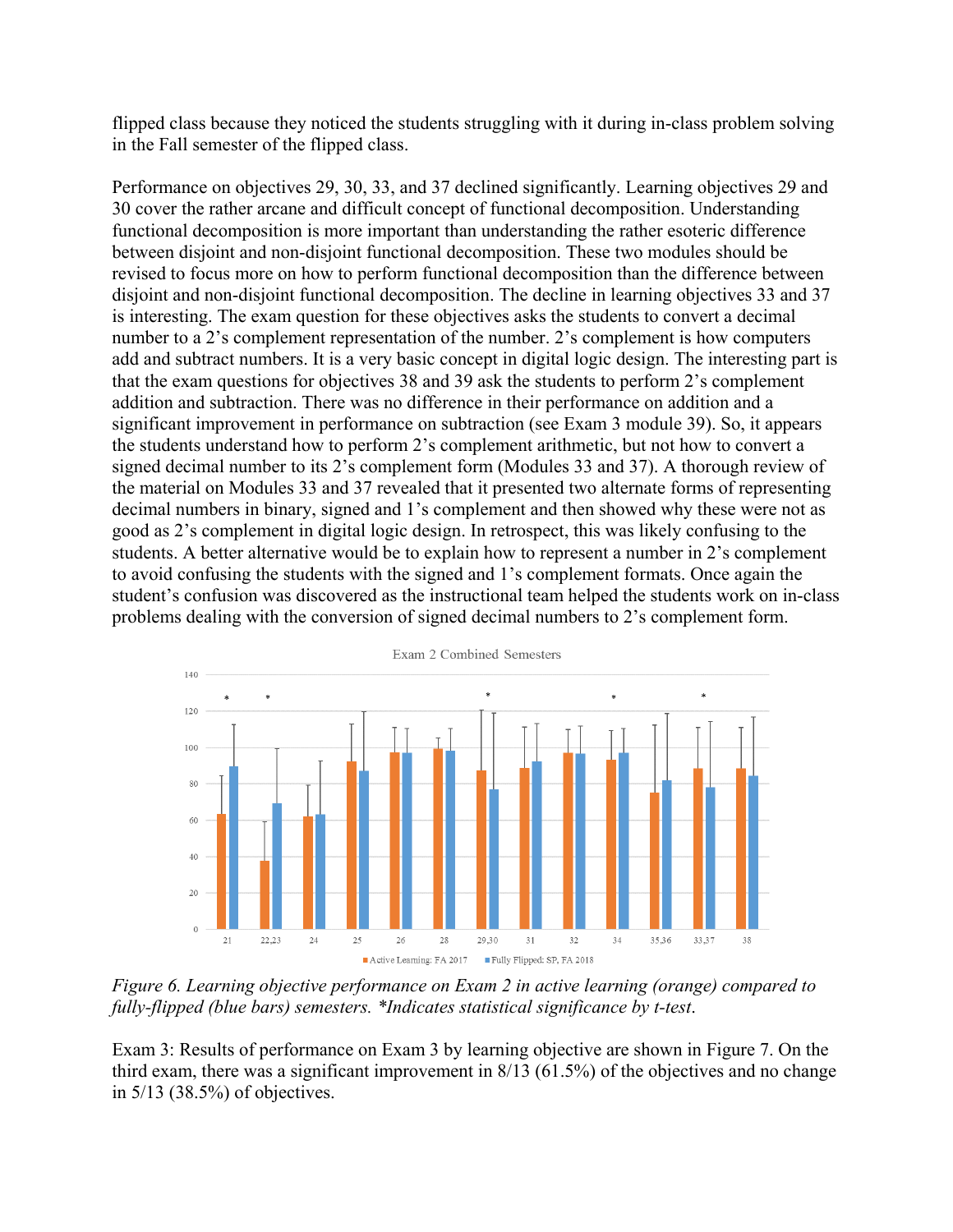

*Figure 7. Learning objective performance on Exam 3 in active learning (orange) compared to fully-flipped (blue bars) semesters. \*Indicates statistical significance by t-test*.

Exam 4: Results of performance on Exam 4 by learning objective are shown in Figure 8. On Exam 4, given as the final exam, there was a significant improvement in 2/18 (11.1%) of objectives, a significant decline in 4/18 (22.2%) of objectives, and no change in 12/18 (66.7%) of objectives. Regarding the declines, the questions for Modules 63, 64, 65, and 67 required the students to understand the differences between latches and flip-flops. The declines indicate a need for improvement in the material for these objectives. The declines in objectives 78, 79, and 84 (on finite-state machines) may have had more to do with lack of motivation on the students' part, than with the course material since the comprehension of finite-state machines was tested multiple times in the last six questions of the exam. By lack of motivation, we mean the students in the flipped class room knew the final exam was only 6.25% of their final grade while it was 15% of the active learning's students' final grade. Several students in the flipped semesters told us they were not going to take the final exam because it wouldn't change their grade. A number of exams were turned in with only the easiest problems done. A spot check indicated the final exam would not change these student's final grade. Of the students where it did matter, the answers were correct. So, part of what we see here is an effect of combining the correctly answered questions with those that were not answered at all.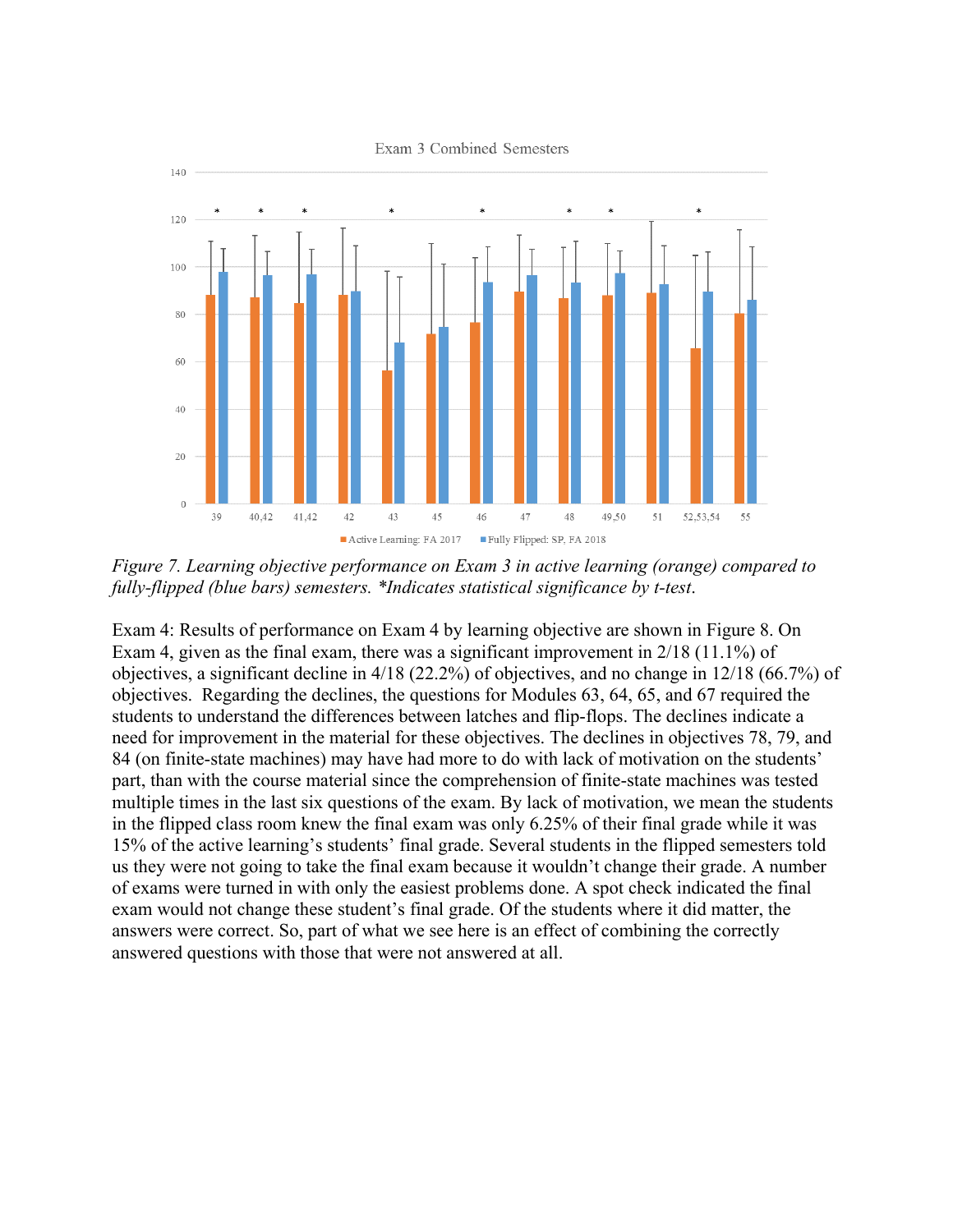

*Figure 8. Learning objective performance on Exam 4 in active learning (orange) compared to fully-flipped (blue bars) semesters. \*Indicates statistical significance by t-test*.

*Student Performance: DFW Rates.* Overall, success in the course (defined as earning an A, B, or C in the course) improved for all students in the flipped classroom pedagogy compared to the traditional lecture, and in some groups the flipped classroom improved success rates in the class compared to the active learning pedagogy. The overall DFW (D/F/withdraw) rate was 18.0% for the average of 8 semesters taught in a traditional format. The DFW rate in the traditional semesters was even higher for females (23.4%) and under-represented minorities (URM) (21.3%). The DFW rate for the flipped version of the course was reduced by more than half to only 7.7% for females. The DFW rate for URM was reduced to 14.3% in the flipped version of the course. All International students were successful (DFW rate  $= 0\%$ ) in the flipped version of the course. DFW rates for each semester and group are shown in Figure 9.



*Figure 9. % DFW rates in traditional (blue), active (orange), and flipped (grey) versions of the course by demographic group.*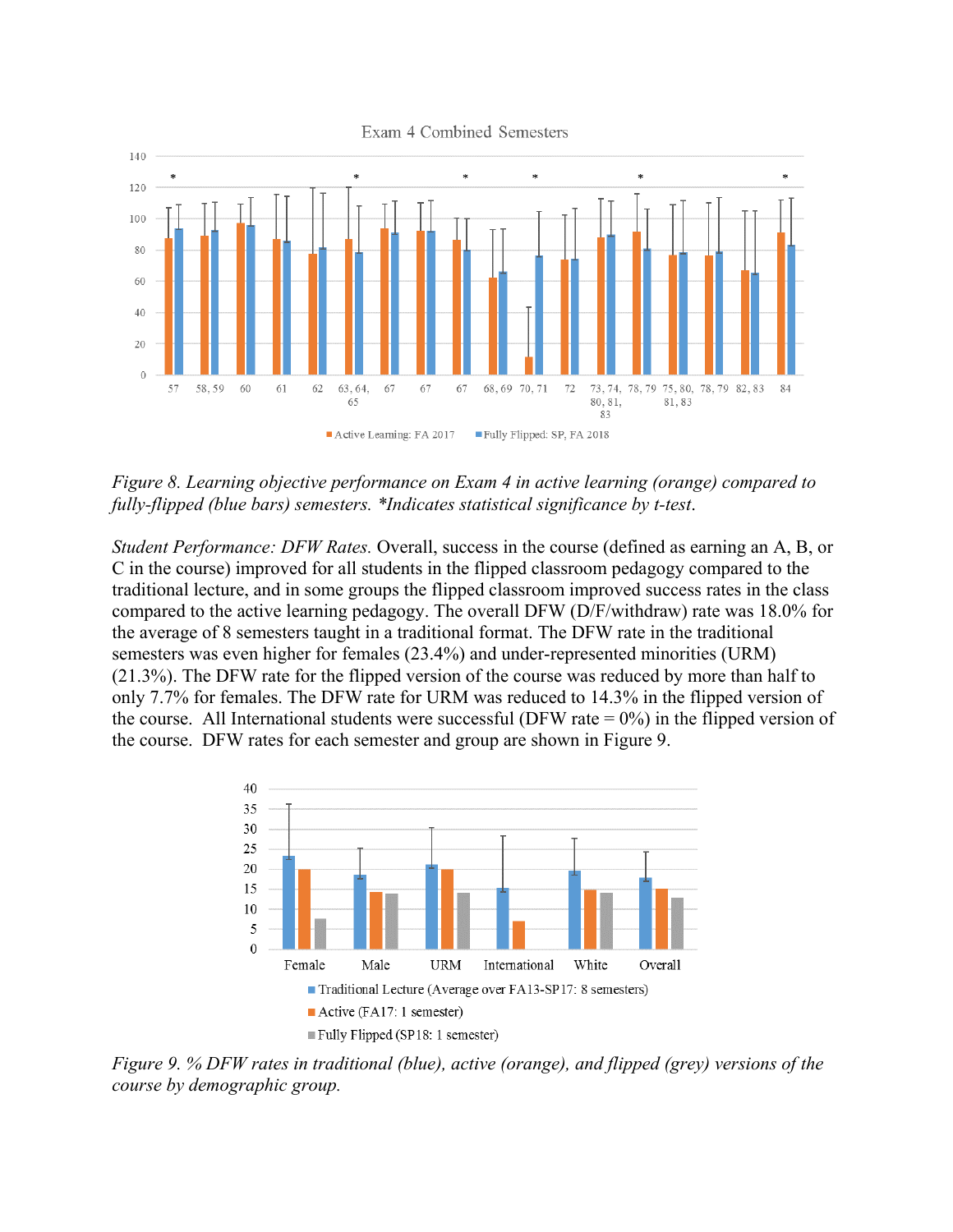*Student Perception*: Student survey data from 226 respondents revealed a high level of satisfaction in the flipped version of the course. Figure 10 shows survey responses to several questions regarding their preparedness and satisfaction with different aspects of the course. The students overwhelmingly reported coming to class prepared to work the in-class problems (93.8% *agreed* or *strongly agreed*). The video lectures, PowerPoint slides, and online quizzes were useful to a majority of students. Most striking was that 92.9% of respondents *strongly agreed* (66.4%) or *agreed* (26.6%) that the in-class problems were useful, and 86.7% *strongly agreed* (63.3%) or *agreed* (23.5%) that the class meeting was useful to their learning. A majority of respondents (82.3%) *strongly agreed* or *agreed* that they had adequate support for learning in the course.



Survey Results: SP18, FA18 (Flipped Semesters)

*Figure 10. Student survey results from fully flipped semesters.* 

#### **Discussion**

The results of this study show 1) an overall improvement in student learning in a flipped compared to a hybrid lecture/active learning course taught by the same instructor, 2) improved rates of course success (A,B,C) for all students, and 3) a dramatic improvement in rates of course success for female and under-represented minorities. This study adds to the body of work supporting the effectiveness of the flipped format for teaching STEM, and specifically electrical engineering courses [4, 8, 9]. However, implementation is key- and not every flipped classroom is the same. Here we will describe the insights gained and lessons learned from this project.

In the fully flipped classroom, the instructor role changed considerably. In the hybrid active learning model, the instructor was primarily passive. The instructor stood at the front of the classroom waiting for students to approach him with questions. In the fully flipped model, the instructor spent every minute of class conversing with students and answering questions while walking from group to group. The instructor was better able to understand student challenges and the ways students engage with the course material, which allowed him to tailor class materials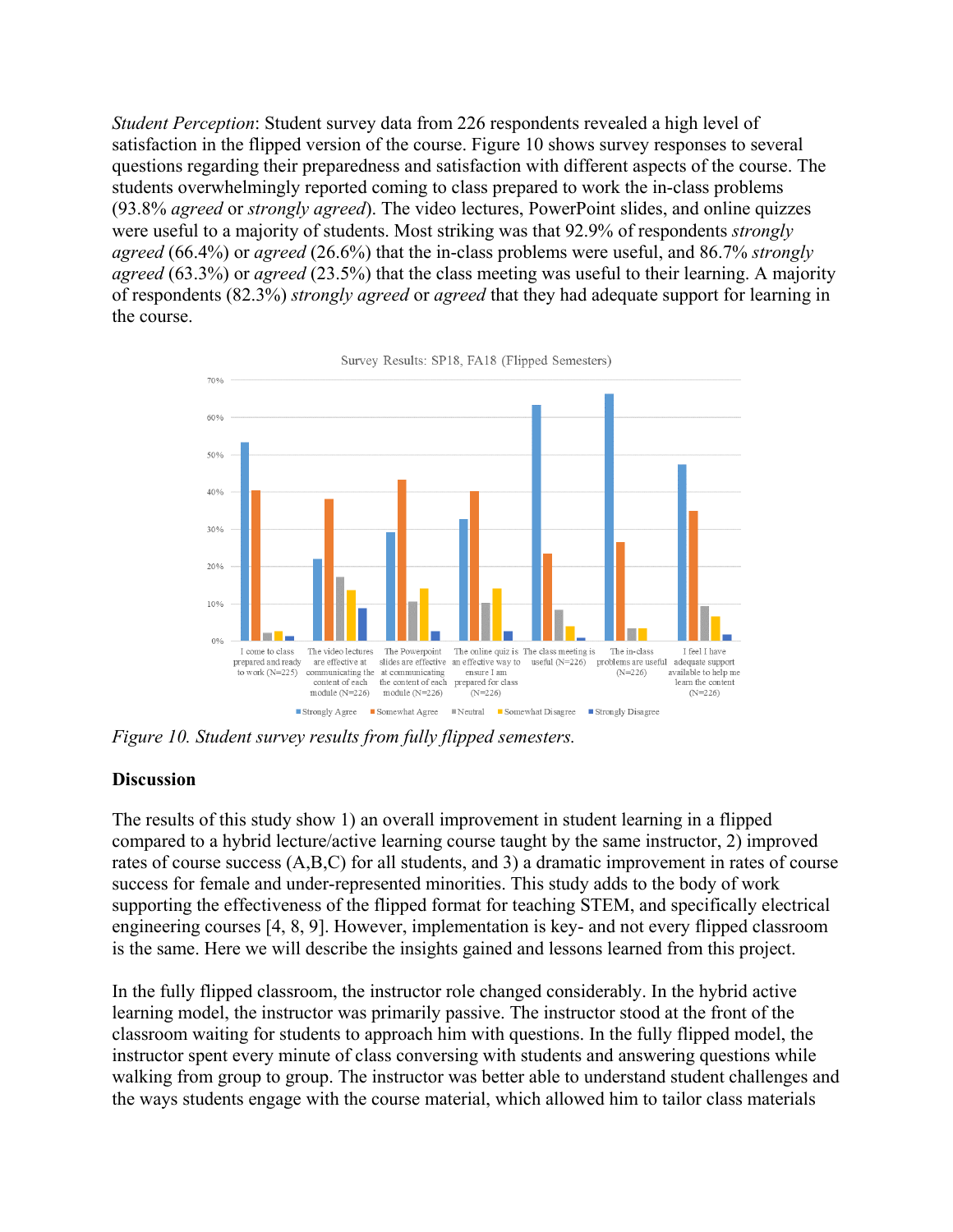such that students come to class prepared to work on the in-class problems. In the fully-flipped model it is easy to get a sense of the level of difficulty of the problem sets, the processes that students undertake when trying to solve an unfamiliar problem, and common misunderstandings. This connection to students and their learning is motivating as an instructor.

Another important role in this model is the instructional team including graduate and undergraduate teaching assistants. The role of the undergraduate teaching assistants is to roam the room answering questions. These students are undergraduates who recently were successful (A or B) in the course. They are instrumental in being able to facilitate this model with a large classroom. These students are given several training sessions through the School of Engineering during the semester focusing on the art of asking questions and guiding students in their learning. The role of the GTAs is to grade the in-class work, as it is important that students are accountable for the work done in-class

While implementing a fully-flipped course required a lot of initial preparation work (e.g., designing problem set modules, creating question banks for Blackboard quizzes, and preparing video lectures and narrated PowerPoint slides), the instructor thinks that the effort was worth it. The results presented here suggest that students are more engaged and show improved achievements of course learning goals. The instructional team is also more satisfied. Finally, the authors suggest the following when considering implementing a flipped classroom design:

- Make the classroom space work for how you want to teach. While a setup of group tables with plenty of space for facilitators to walk around seems ideal, even an auditorium-style classroom has worked well for our flipped classroom.
- Grading in-class problems takes about as much time as grading homework problems. Prioritizing in-class learning experiences for students will not necessarily correlate with more time grading.
- The time investment needed to flip a classroom is significant, but the majority of this work will not need to be re-done every semester. For example, designing question banks for online quizzes was very time consuming, but now the instructor can continue to pull from these questions, and all quiz grading is done automatically, online, which saves time in the long run. In addition, all of these materials may be utilized by other instructors of the course who may want to teach in this format, making this model more sustainable.

## **Conclusion**

This study highlights the advantages of teaching in a flipped format where students prepare prior to class and spend the entire class time working. Based on the literature, this is exactly what one would expect. However this study shows that even compared to a hybrid active learning model (50% lecture, 50% working) with the same instructor and same content, there were significant improvements in learning objective achievement and course success in the fully flipped format, especially for under-represented groups. Additionally, student perception of the flipped format was very positive.